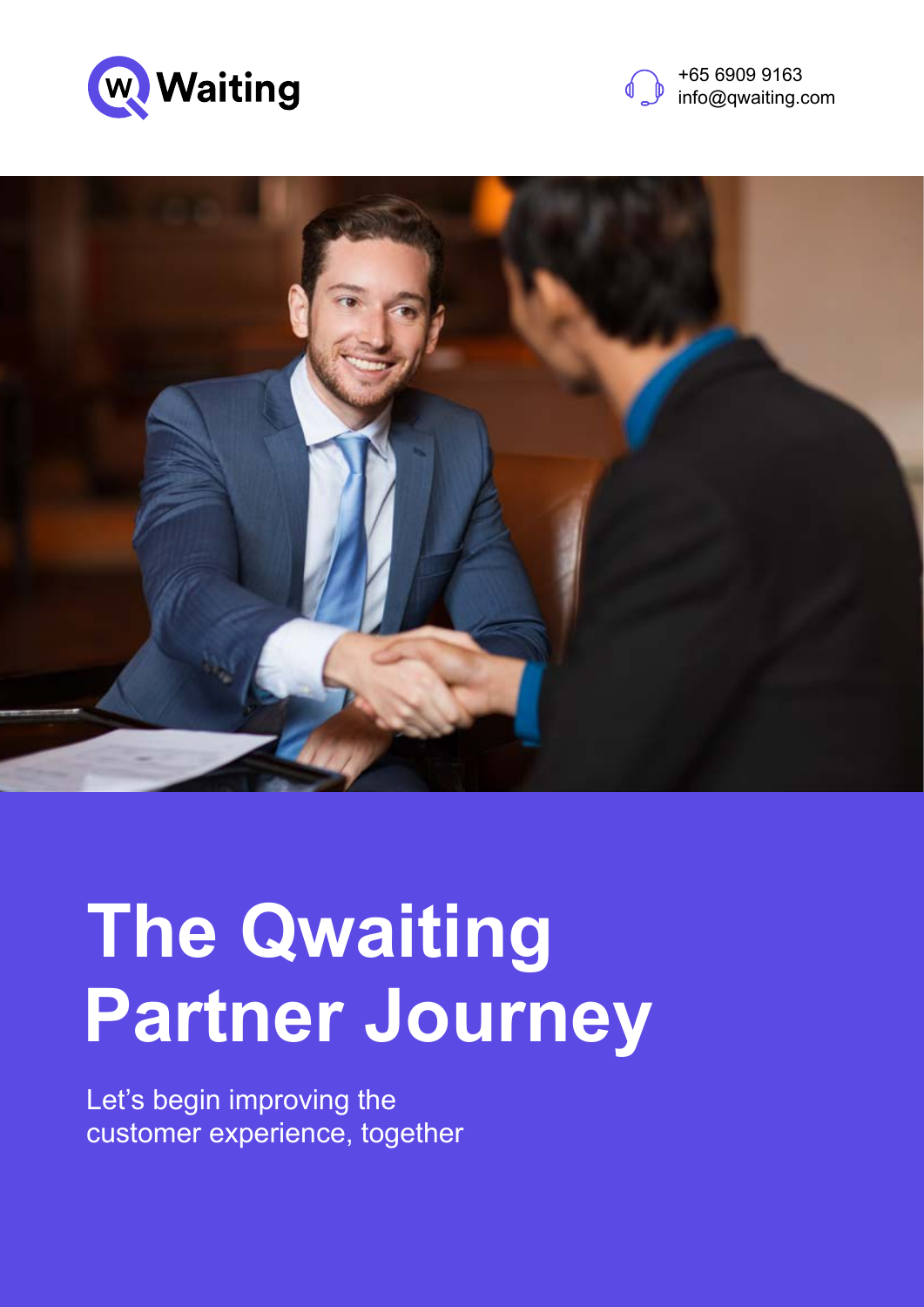## **Introduction**

At Qwaiting, journeys are in our DNA. We're behind the advanced technology and cutting-edge development tools you need to improve your customer journeys. And we're experts at providing the dedicated support you need for your own journey towards business growth.

#### **We can achieve more, together**

Partnering with Qwaiting combines all of the advantages of local knowledge and industry-specific insights, with the wealth of experience and universal support of a global, industry leading innovator.

We're committed to our partners, which is why we supply everything you need in order to get your journey started. But it doesn't stop there. With a team of 20 people solely dedicated to our partners, we'll ensure you're always up-to-date with the latest technological developments and trends, and we'll provide the best possible service at all times.

## **Qwaiting in numbers**



**12**

years' experience of customer journey management



**40 million**

customer journeys a year



**10000+**

successful installations world wide



**5**

countries with a Qwaiting presence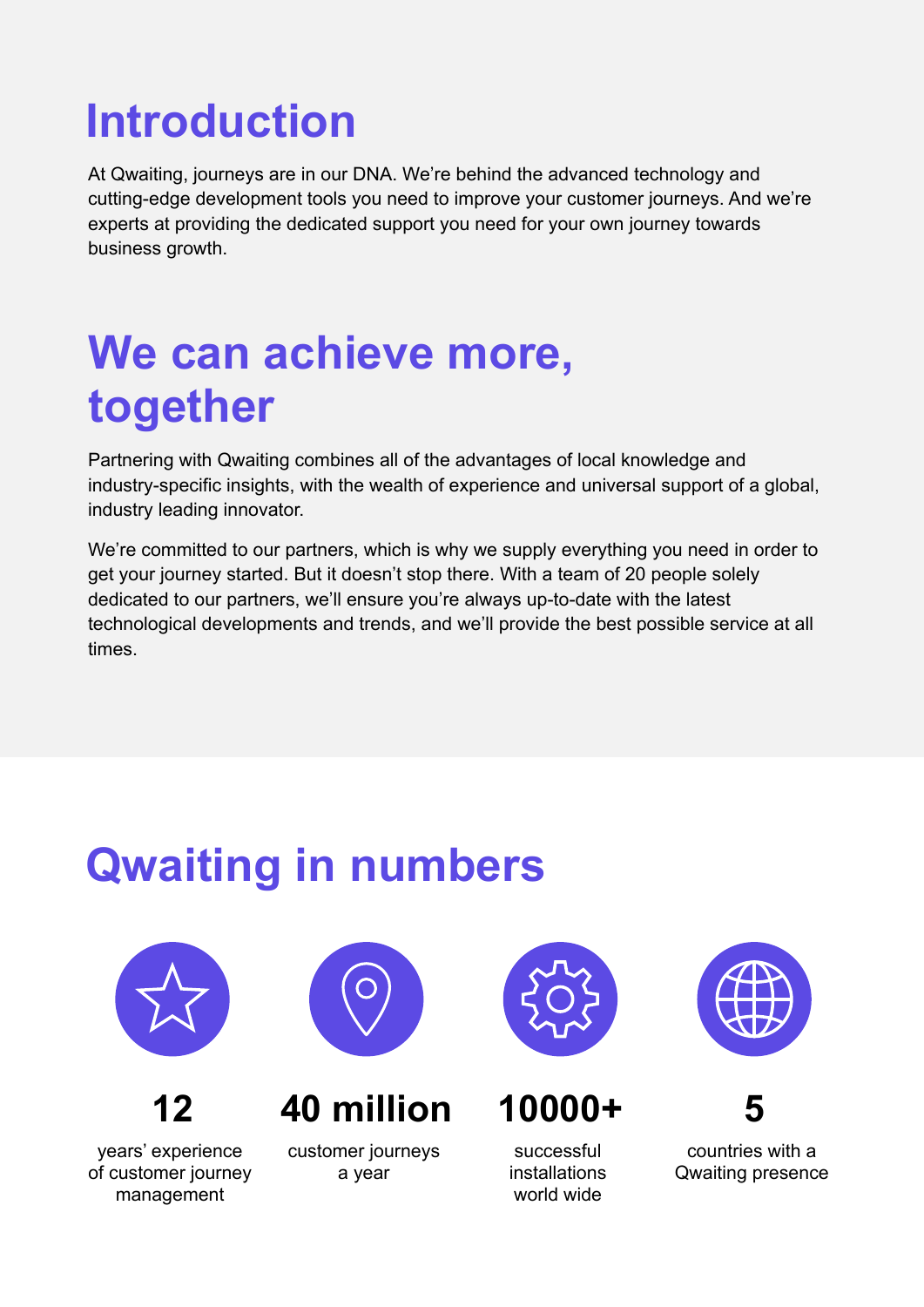## **Benefits of Partnering With Us**

We have a solution that is widely adopted and trusted by thousands of companies. Our queue management systems offer more control with less staff intervention, improving efficiency, productivity, and profitability. We believe every interaction is an opportunity to create a positive impact on the customer experience. By partnering with us, you're able to:

- $\overline{\mathsf{v}}$ **Early access to business growth**
- **Add value to a product or service with our smart solution**
- **Access a range of advanced and cutting-edge tools**
- **Improve customer service and gain a competitive edge**
- **Experience long-term customer loyalty and revenue stream** $\bullet$

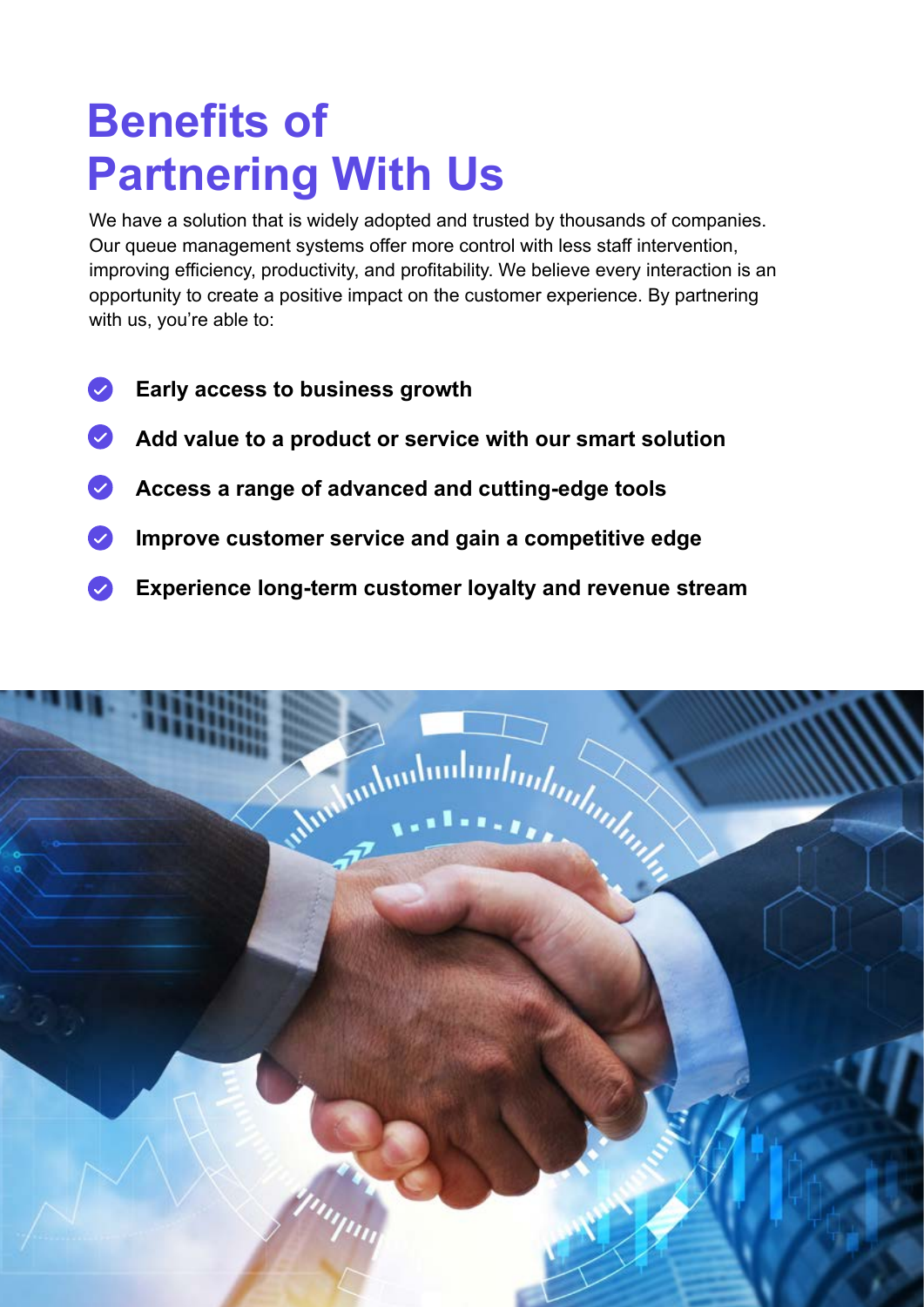## **Why Should You Rely on Us?**



**We know exactly what it takes to start and grow business**



**Deliver bespoke, integrated queuing solutions**



**Analyze key trends and performance metrics**



**Improved profit margins with the user-centric strategy**